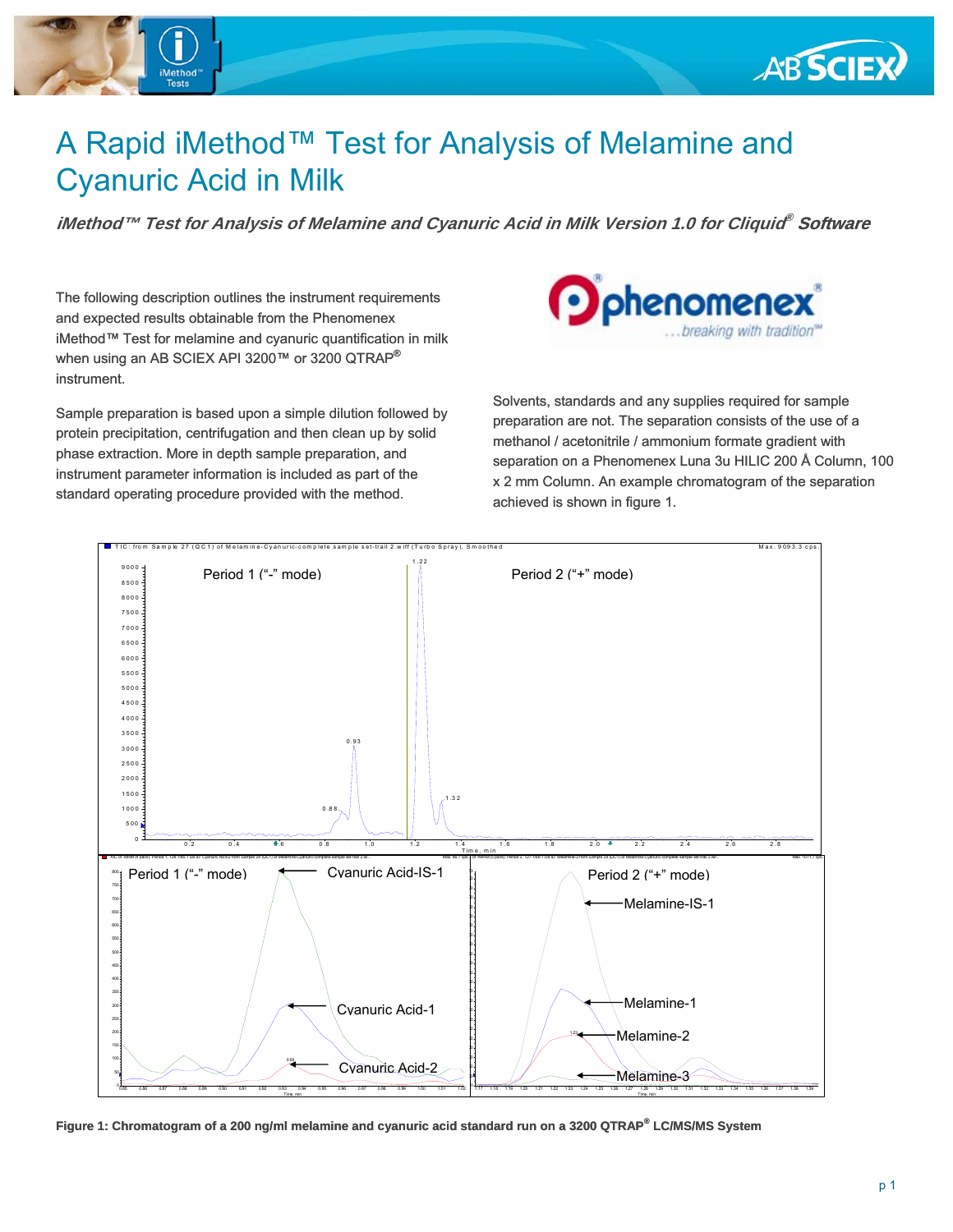



# **Results**

This method was evaluated using both 4 non-extracted calibration standards with relevant concentration at 40, 200, 400 and 2000 ng/mL and 4 spiked calibration solution with relevant concentration at 40, 200, 400 and 2000 ng/mL. % CV and S/N values for the target analytes were obtained using 2 replicates at 200 ng/mL with 2 injections for each (n=4). With non-extracted calibration standards, accuracy is from 97 to 103% and % CV values are 0.3 to 3.1. With spiked calibration standards, accuracy is from 91 to 109% and % CV values are 3.4 to 19.2. The estimated detection limits for each analyte are more than sufficient to allow the analytical method to be used for either confirmation or quantitation.

#### **Cyanuric Acid**

.



The following chromatogram and calibration curves are representative of the performance obtained on the instrument using the method described here, and may not be representative of performance on any other instrument.

### **Melamine**



**Figure 2: Representative calibration curves for primary quantitation ions of melamine and cyanuric acid included in the method with a concentration range from 40- 2000 ng/ml. Calibration is performed in the Quadratic mode with 1/x weighting. Cyanuric acid is Quad and Melamine is Linear.**

Please note that the results presented above were obtained using a single instrument and single set of standards and samples. Prior to production use, the method should be fully validated with real samples, and the results here may not be typical for all instruments. Variations in LC column properties, chemicals, environment, instrument performance and sample preparation procedures will impact performance, thus these results should be considered as informative rather than representative.